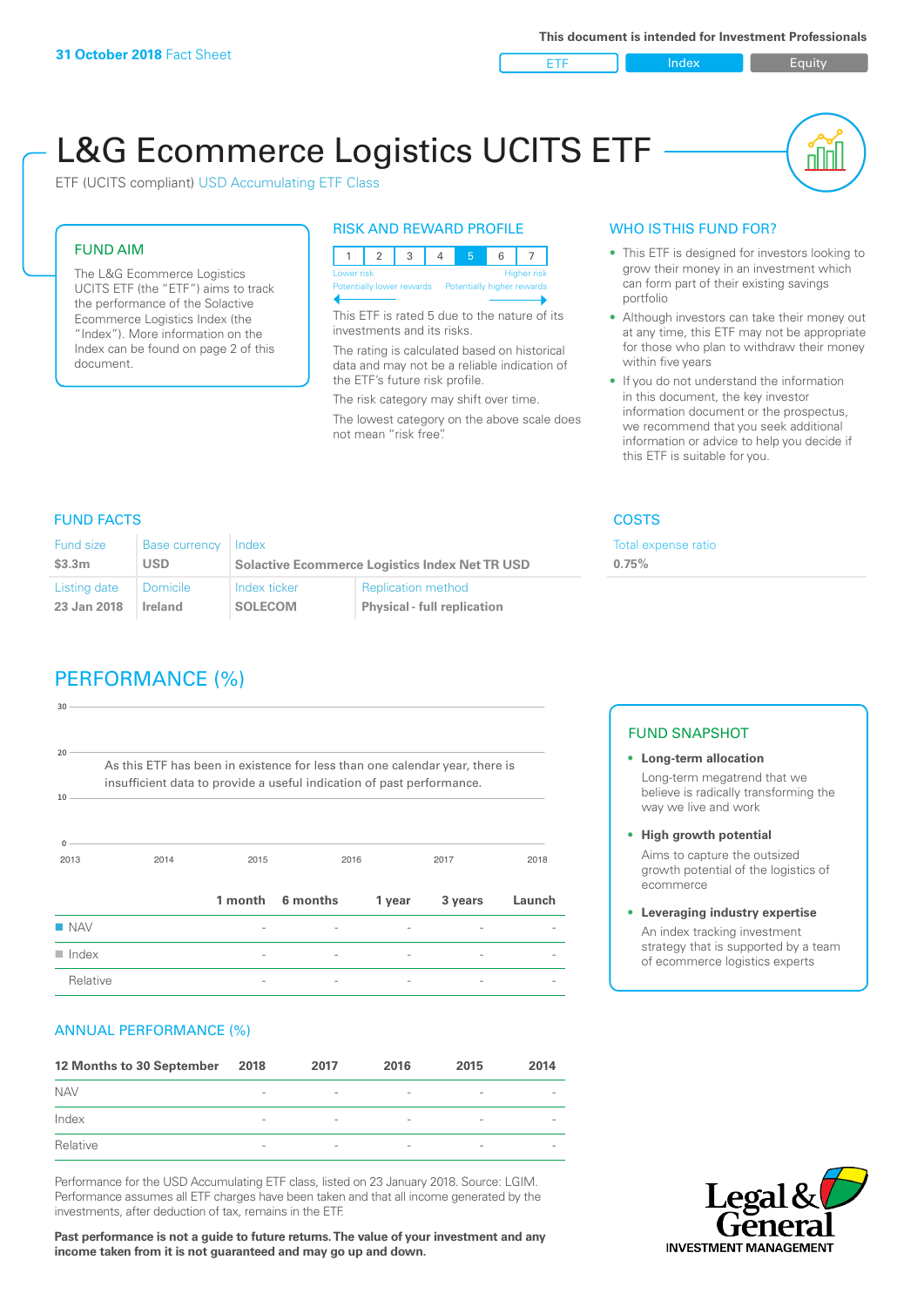### L&G Ecommerce Logistics UCITS ETF

ETF (UCITS compliant) USD Accumulating ETF Class

### INDEX BREAKDOWN

The breakdowns below relate to the Index. The ETF's portfolio may deviate from the below. All data source LGIM unless otherwise stated. Totals may not sum to 100% due to rounding.



### SECTOR (%)

| $\blacksquare$ Industrials | 55.4 |
|----------------------------|------|
| ■ Consumer Discretionary   | 23.1 |
| Information Technology     | 15.2 |
| ■ Consumer Staples         | 3.2  |
| $\blacksquare$ Financials  | 3 O  |
|                            |      |



### CURRENCY (%)

| ■ USD              | 38.0 |
|--------------------|------|
| $\blacksquare$ JPY | 20.4 |
| <b>EUR</b>         | 15.1 |
| $\blacksquare$ GBP | 5.9  |
| $\blacksquare$ CHF | 5.9  |
| HKD                | 5.6  |
| $K$ KRW            | 3.2  |
| $\Box$ CAD         | 3.0  |
| $\blacksquare$ DKK | 2.9  |
|                    |      |

■ Top 10 constituents 31.3% Rest of Index 68.7% No. of constituents in Index 34

### TOP 10 CONSTITUENTS (%)

| <b>CJ</b> Logistics | 3.2 |
|---------------------|-----|
| Walmart             | 3.2 |
| Synnex              | 3.2 |
| Oracle              | 3.1 |
| Nippon Express      | 3.1 |
| Ocado               | 3.1 |
| Zalando             | 3.1 |
| <b>Bolloré</b>      | 3.1 |
| Logista             | 3.1 |
| Expeditors          | 3.1 |
|                     |     |

### INDEX DESCRIPTION

The Index aims to track the performance of a basket of stocks of logistics service providers and technology companies who are engaged in ecommerce.

The Index is comprised of companies which are publically traded on various stock exchanges around the world that provide (i) "logistics" services (i.e. the warehousing of goods or the fulfilment and delivery of goods) or (ii) software solutions to companies that provide logistic services in connection with "ecommerce" (i.e. the buying and selling of goods on the internet). A company is only eligible for inclusion in the Index if (1) it is of a sufficient size (determined by reference to the total market value of the proportion of its shares that are publically traded) and (2) it is sufficiently "liquid" (a measure of how actively its shares are traded on a daily basis).

The universe of companies out of which the Index selection is made is refreshed annually in April. However, the Index is reconstituted semi-annually in April and October in accordance with the full selection criteria and all companies are equally weighted within the Index. On a monthly basis, the weight of each company is assessed and, if any of them exceeds 15% of the Index, the weights of all companies are adjusted so that they are again equally weighted within the Index.

### INVESTMENT MANAGER

GO ETF Solutions LLP is the investment manager for each of the exchange traded funds (ETFs) issued by Legal & General UCITS ETF Plc and is responsible for the day-to-day investment management decisions for this ETF. The team is highly experienced with respect to all aspects relating to the management of an ETF portfolio, including collateral management, OTC swap trading, adherence to UCITS regulations and counterparty exposure and monitoring.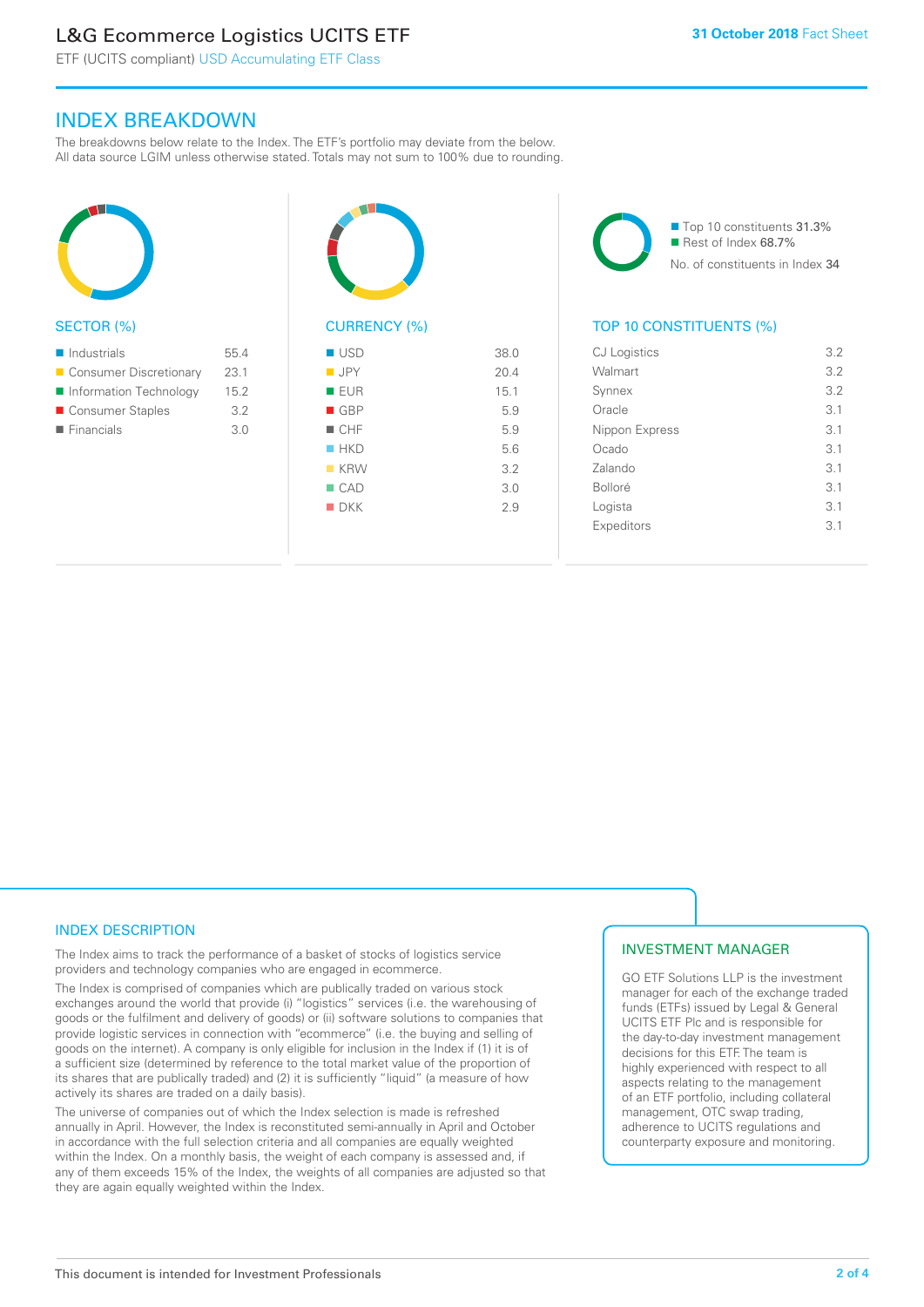### L&G Ecommerce Logistics UCITS ETF

ETF (UCITS compliant) USD Accumulating ETF Class

### KEY RISKS

- An investment in the ETF involves a significant degree of risk. Any decision to invest should be based on the information contained in the relevant prospectus. Prospective investors should obtain their own independent accounting, tax and legal advice and should consult their own professional advisers to ascertain the suitability of the ETF as an investment.
- The value of the shares in the ETF is directly affected by increases and decreases in the value of the Index. Accordingly the value of a share in the ETF may go up or down and a shareholder may lose some or the entire amount invested.
- The ETF's ability to closely track the Index will be affected by its ability to purchase and/or sell the Index constituents and any legal or regulatory restrictions or disruptions affecting them.
- The ETF's ability to closely track the Index will also be affected by transaction costs and taxes incurred when adjusting its investment portfolio generally and/ or to mirror any periodic adjustments to the constituents of the Index. There can be no certainty that ETF shares can always be bought or sold on a stock exchange or that the market price at which the ETF shares may be traded on a stock exchange will reflect the performance of the Index.
- The ETF is subject to the risk that third party service providers (such as a bank entering into swaps with the ETF or the ETF's depositary) may go bankrupt or fail to pay money due to the ETF or return property belonging to the ETF.
- As the Index includes micro, small and medium-sized publicly traded companies, the ETF is subject to the risk that such companies may be more vulnerable to adverse business or economic events and greater and more unpredictable price changes than larger companies or the stock market as a whole.
- Companies that provide logistics services or software solutions to logistic service providers in connection with ecommerce are particularly vulnerable to changes in business cycles and general reductions in consumer spending resulting from recession or other economic factors. Such factors could lead to a decline in the value of the companies represented in the Index and therefore the ETF.

For more in[form](https://www.lgimetf.com/)ation, please refer to the key investor information document on our website ぴ

### TRADING INFORMATION

| <b>Exchange</b>           | <b>Currency ISIN</b> |                           | <b>SEDOL</b>   | <b>Ticker</b> | <b>Bloomberg</b> |
|---------------------------|----------------------|---------------------------|----------------|---------------|------------------|
| London Stock Exchange USD |                      | IE00BF0M6N54              | BFOM6N5 ECOM   |               | ECOM I N         |
| London Stock Exchange GBP |                      | IE00BF0M6N54              | <b>BF0M776</b> | <b>FCOG</b>   | FCOG IN          |
| Deutsche Börse            | <b>EUR</b>           | DE000A2H9VH7 BFMYF87 ETLH |                |               | ETLH GY          |
| Borsa Italiana            | EUR                  | IE00BF0M6N54              | <b>BF0M787</b> | <b>FCOM</b>   | ECOM IM          |
| <b>NYSE Euronext</b>      | <b>FUR</b>           | IF00BF0M6N54              | BF0M7B0        | <b>FCOM</b>   | FCOM NA          |

The currency shown is the trading currency of the listing.



### SPOTLIGHT ON LEGAL & GENERAL INVESTMENT MANAGEMENT

We are one of Europe's largest asset managers and a major global investor, with assets under management of £984.8 billion (as at 30 June 2018). We work with a wide range of global clients, including pension schemes, sovereign wealth funds, fund distributors and retail investors.

Assets under management include derivative positions and assets managed by LGIMA, an SEC Registered Investment Advisor.

### COUNTRY REGISTRATION



### TO FIND OUT MORE

Visit **lgimetf.com**



#### **Index Disclaimer**

The L&G Ecommerce Logistics UCITS ETF (the "ETF") is not sponsored, promoted, sold or supported by Solactive AG. Nor does Solactive AG offer any express or implicit guarantee or assurance either with regard to the results of using the Index and/or Index trade mark or the Index price, at any time or in any other respect.

The Solactive eCommerce Logistics Index Net Total Return (the "Index") is calculated and published by Solactive AG. Solactive AG uses its best efforts to ensure that the Index is calculated correctly. Irrespective of its obligations towards Legal & General UCITS ETF Plc, Solactive AG has no obligation to point out errors in the Index to third parties including, but not limited to, investors and/or financial intermediaries of the ETF. Solactive AG does not guarantee the accuracy and/or the completeness of the Index or any related data, and shall not have any liability for any errors, omissions or interruptions therein.

Neither publication of the Index by Solactive AG, nor the licensing of the Index or Index trade mark, for the purpose of use in connection with the ETF, constitutes a recommendation by Solactive AG to invest capital in said ETF nor does it, in any way, represent an assurance or opinion of Solactive AG with regard to any investment in this ETF. In no event shall Solactive AG have any liability for any lost profits or indirect, punitive, special or consequential damages or losses, even if notified of the possibility thereof.